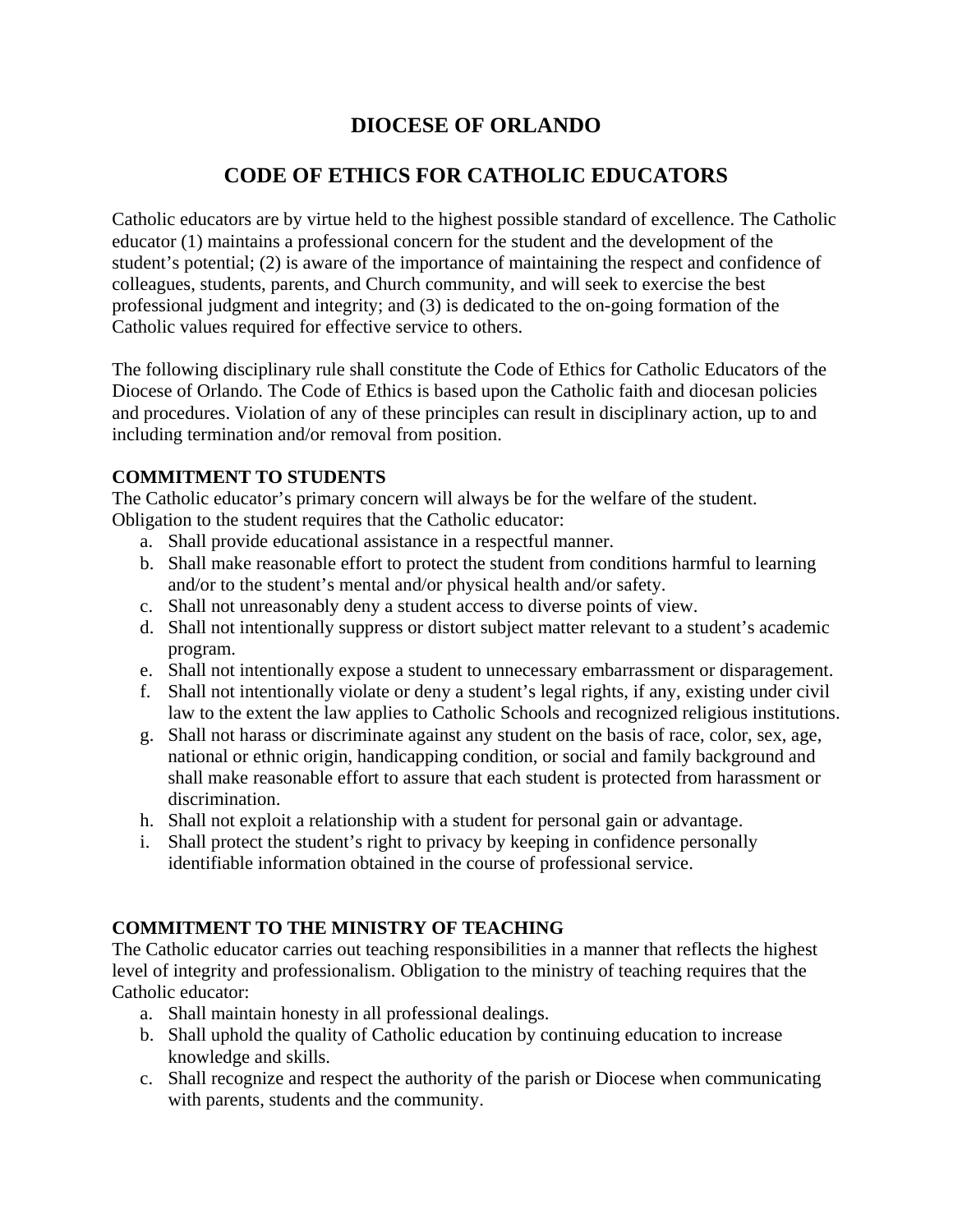- d. Shall not, on the basis of race, color, sex, age, national or ethnic origin, handicapping condition if otherwise qualified, or social and family background, deny to a colleague professional benefits or advantages or participation in any professional organization.
- e. Shall not engage in harassment or discriminatory conduct which unreasonably interferes with an individual's performance of professional or work responsibilities or with the orderly processes of education or which creates a hostile, intimidating, abusive, offensive, or oppressive environment; and further, shall make reasonable effort to assure that each individual is protected from such harassment or discrimination.
- f. Shall not make malicious or intentionally false statements about a colleague.
- g. Shall not misrepresent one's own professional qualifications.
- h. Shall not submit fraudulent information on any document in connection with professional activities.
- i. Shall not make any fraudulent statement or fail to disclose a material fact in one's own or another's application for a professional position.
- j. Shall report within 48 hours to the School Principal and Superintendent of Catholic Schools any arrests/charges by law enforcement other than a minor traffic violation. Such notice shall not be considered an admission of guilt nor shall such notice be admissible for any purpose in any proceeding, civil or criminal, administrative or judicial, investigatory or adjudicatory. In addition, shall self-report any conviction, finding of guilt, withholding of adjudication, commitment to pretrial diversion program, or entering of a plea of guilt or Nolo Contendere for any criminal offense other than a minor traffic violation within 48 hours after the final judgment.
- k. Shall immediately observe the reporting procedures outlined in the Diocese of Orlando Policies on Child Sexual Abuse upon the knowledge or suspicion that a child or vulnerable adult has been subjected to any form of abuse, child sexual abuse, or neglect by any person, including another diocesan employee or volunteer, religious, or clergy.

#### **COMMITMENT TO COMMUNITY**

The Catholic educator supports the Catholic community by consistently upholding and preserving the teachings and traditions of the Church. Obligation to the community requires that the Catholic educator shall:

- a. Regard the school as an integral part of the parish or Diocese and a force for preparing students for future leadership.
- b. Challenge students to use the Catholic values throughout their lives.
- c. Shall take reasonable precautions to prevent against interposing personal views which vary from the teachings of the Catholic Church.
- d. Shall not intentionally distort or misrepresent facts concerning an educational matter in direct or indirect public expression.
- e. Shall not use school privileges for personal gain or advantage.
- f. Shall accept no gratuity, gift, or favor that might influence professional judgment.
- g. Shall offer no gratuity, gift, or favor to obtain special advantages.